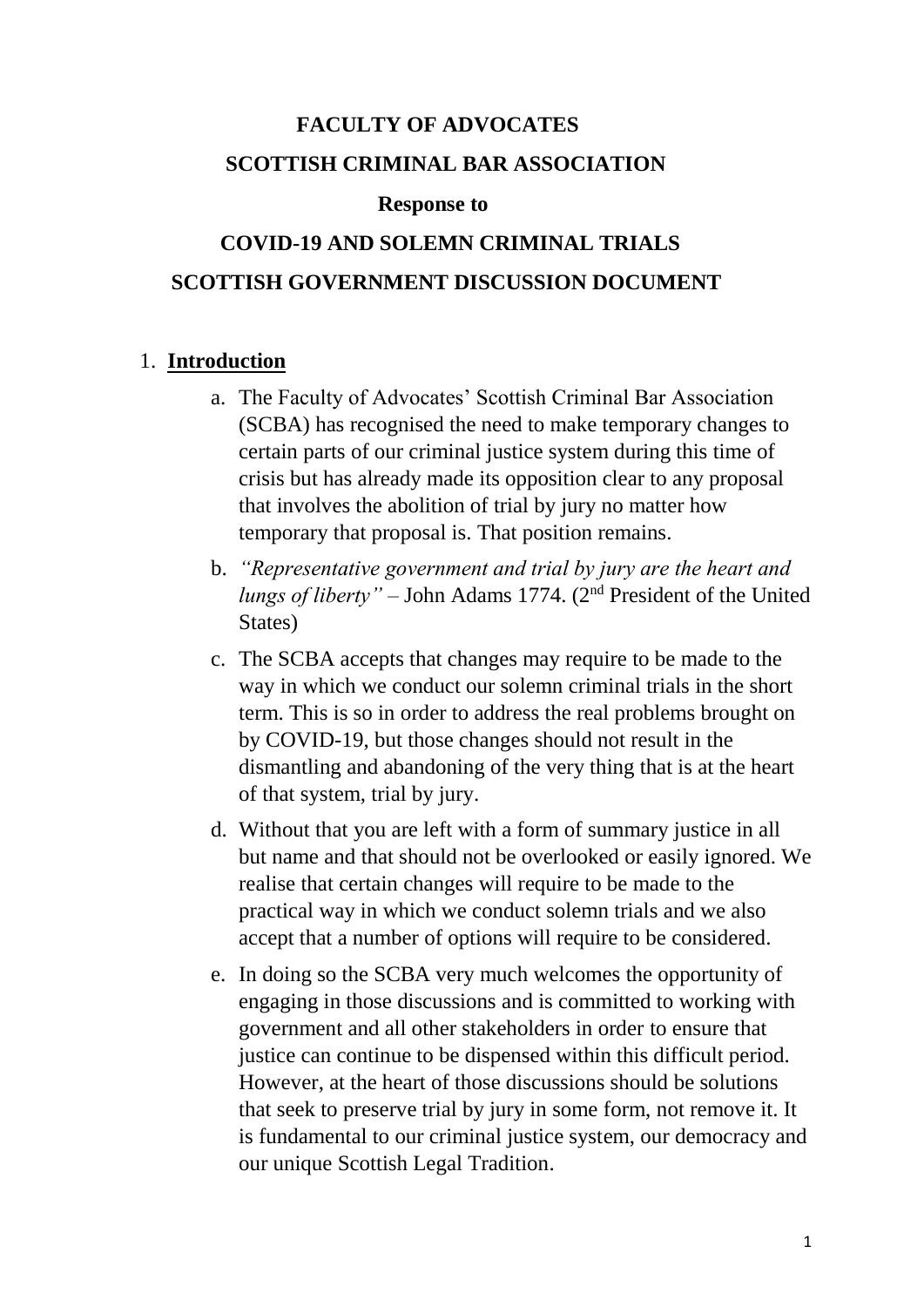- f. Most if not all democratic countries with an adversarial system have trial by jury as indeed do some with an inquisitorial system, but nowhere has the unique features of our trial by jury. A jury composed of fifteen members, with three available verdicts and a verdict based on a simple majority including for the most serious crimes.
- g. Trial by jury represents decision-making on the important facts being made by the society in which they arose. Those fifteen jurors provide an accumulation of life experience which marginalises extreme or unrepresentative views and, through the majority, delivers balanced and rounded decisions on behalf of the society from which its members were drawn. Contrast the rounding and balancing effect of fifteen members of the public, drawn at random, with a jury of one drawn exclusively from the top one percent of earners; likely male; always university educated; and most likely aged between fifty and seventy. There is no moderating influence on that one privileged person's views. He or she would take decisions about events in society far removed from their own life experiences.
- h. The SCBA strongly believe that trial by jury is not something that we should abandon lightly, if at all, and should be the last thing to fall in our criminal justice system in times of crisis. Not the first.
- i. The basis for any starting point should be to find a solution that preserves trial by jury as a matter of principle.
- j. Any proposal that seeks to do otherwise cannot be said to be proportionate if other jurisdictions are not doing likewise.
- k. Such a drastic move should only be considered if all else fails. **Nothing else has been tried.**
- l. Although the SCBA commends the Cabinet Justice Secretary for his decision to withdraw the controversial proposal last week, we are nonetheless disappointed that the proposal remains in the discussion paper. That being said we seek to respond to the Scottish Government's Discussion Document in a constructive and proportionate way.
- m. The document starts off with a quote from the Cabinet Secretary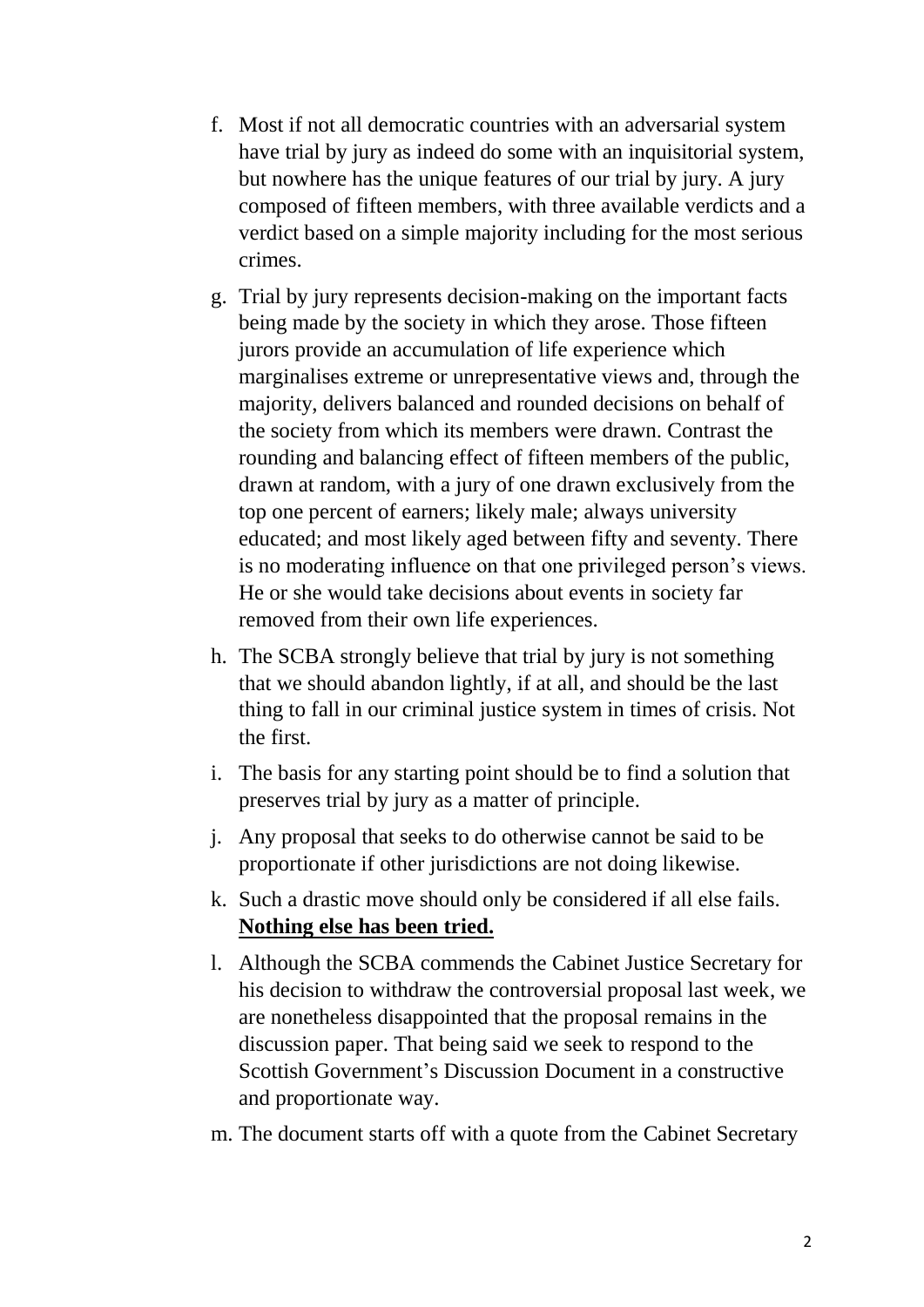- *i. "The most important duty of any government is to keep its citizens safe and maintain public order"*
- n. No-one can argue with that but the way in which a government goes about doing that is equally important, especially in a progressive, forward thinking, liberal country like Scotland. It is therefore the duty of that democratic government to do so in a way which does not jeopardise the integrity of the democratic process.
- o. In finding a solution to the ongoing problem one should not lose sight of just how important our jury system is to our country's identity and that democratic process.

## **2. Purpose of The Discussion Document**

- **a.** It sets out the purpose of the discussions and states that it is to be able to identify as quickly as possible potential solutions to enable those cases to progress effectively if possible, during as well as after the aftermath.
- b. The SCBA see the solution to the present problem not as a single fix but as combination of measures that can be used both during and after the problem has diminished.
- c. It is therefore a two-stage process with solutions available at each of the stages. The first in order to allow the solemn case to run during the crisis and the second to effectively tackle any a backlog arising during it, and this response sets out to highlight some of these potential solutions. The SCBA also sees the solution to the problems as one that involves multiple agencies and not just the court and the trial process itself.

## 3. **Part 1 of the discussion paper**

- a. Part 1 of the discussion document sets out the Current Operating context.
- b. Without addressing all aspects of this Part of the document it is perhaps important to highlight some points. The document identifies 3 periods, the Lockdown period when no trials will commence and the recovery period where it is suggested that jury citation will prove difficult and take longer. That of itself is not a barrier to the operation of a jury system and this can be addressed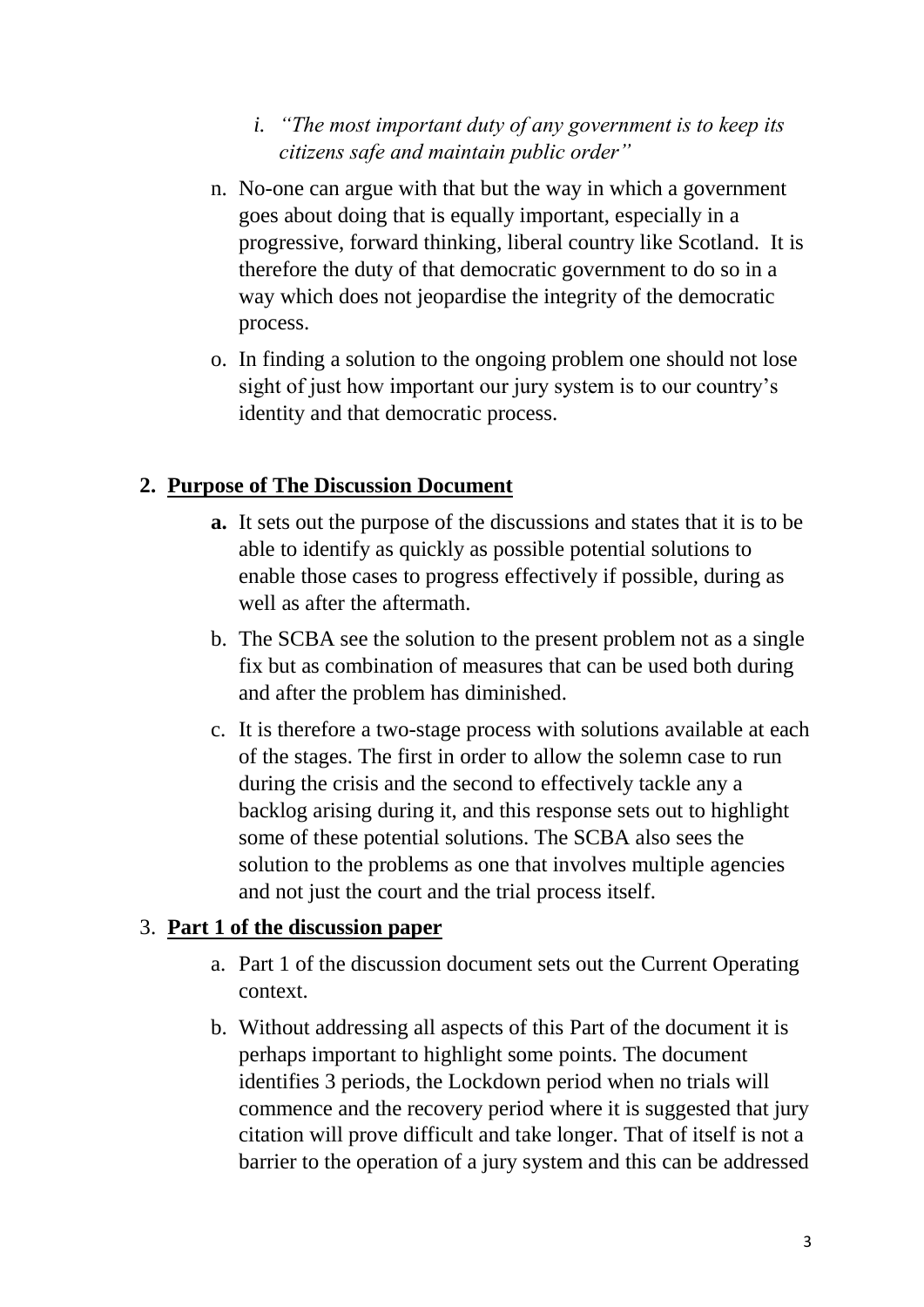in a number of ways which will be referred to in the course of this response.

- c. This part of the document also sets out the criteria of what it is sought to achieve and the first of those is to protect the life, health and safety of all those using the system. Again, no issue can be taken with that. But that statement must include those working within the system, including clerks, macers, court staff, as well as judges and lawyers.
- d. Accordingly, if it is the case that it is deemed safe to have a judge only trial presumably that is be because steps can be put in place to ensure this, although it is noted that Option 7 does not specifically refer to them. It follows if it is deemed safe for those individuals and if the same safeguards can be put in place for the jurors then the first criterion is met without the need to resort to Option 7 trial without a jury.
- e. If it is unsafe then all that Option 8 does is remove some people from the risk equation. The situation has to be safe for everyone and if it is unsafe for jurors employing the same safety measures as those other users then how can it be safe for anyone?
- f. It would appear therefore that the issue is about managing the situation and managing the situation for all involved in the trial process. If it can be managed for part of the trial participants then there should be no reason why it cannot be managed for all even if that means reduction jury numbers or some use of remote technology.
- g. The document states that until it is safe to convene a jury there will be no solemn trials in Scotland and that is as it should be.
- h. It also states that ministers will wish to discuss with stakeholders whether it is correct that any temporary solution should only be for the time period of the outbreak and the immediate aftermath. If as is stated, the purpose in the solution is to deal with the problem of protecting the public safety during this crisis why should the temporary solemn measures in relation to the form of a trial continue once that danger is passed? Surely at that stage there would be no barrier for example in getting back to a full complement of jurors or to empanelling and taking evidence in the "normal" way within a courtroom setting with all participants present.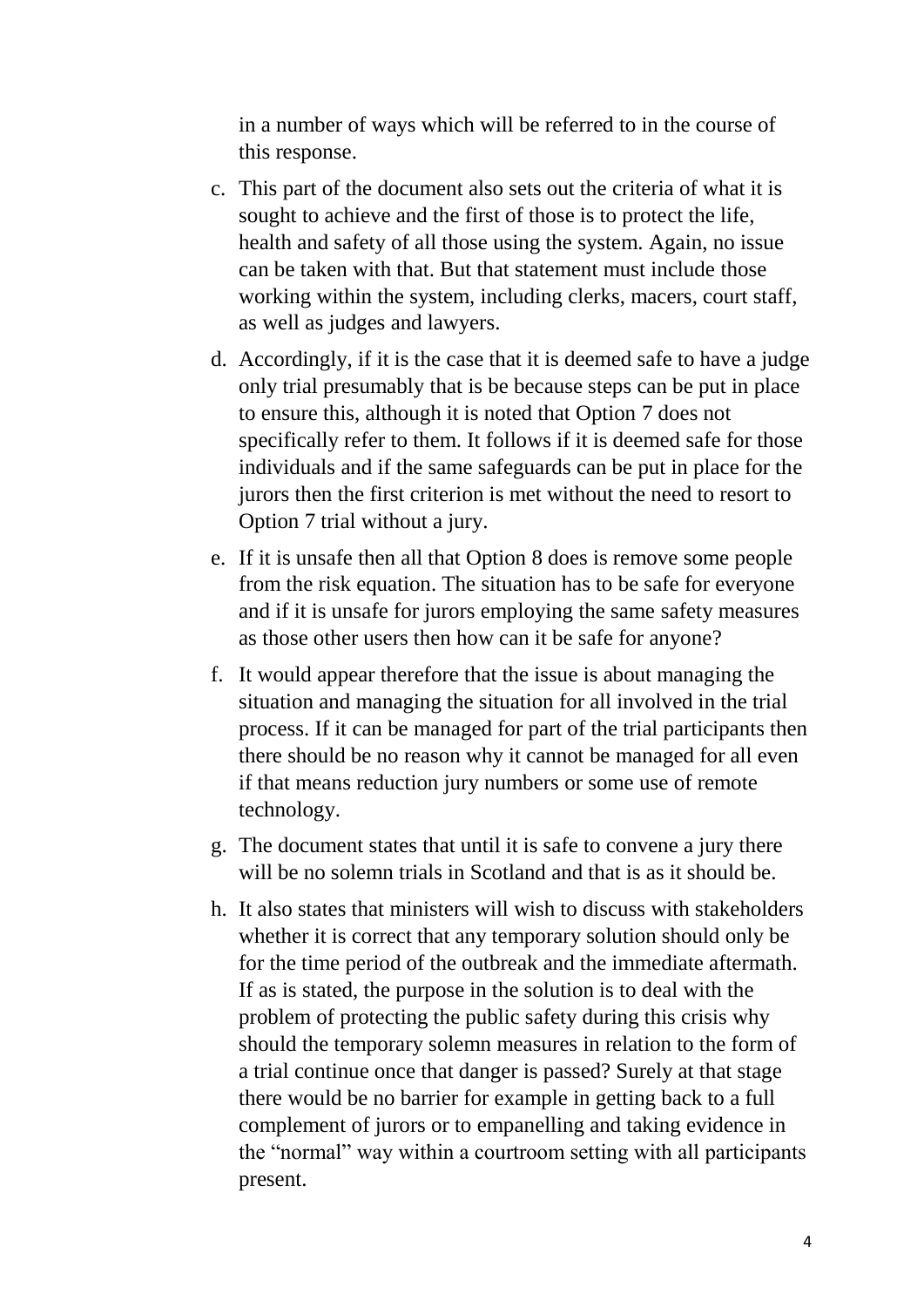- i. It is heartening to note that Scottish Ministers are committed to the principle of trial by jury and that it is stated at page 5 that Option 7 it is not their "favoured" option. That is as it should be and having identified numerous options within the discussion document it is submitted that option 7 should be excluded.
- j. The document makes reference to the scale of the potential backlog and concludes at page 6 that for each five-month period in which solemn jury trials cannot proceed there would be an additional backlog of approximately 790 cases. This is worst case scenario should no solemn trial be able to proceed in the next 5 months. However, should trials be able to proceed within that time albeit in an amended form that figure will obviously drop.
- k. In addition to that the paper does not take account of the fact that there has been a significant decrease in offending during the lockdown period and if that pattern continues the build-up of cases will not be increasing in line with the previous year's figures or even the projected figures for this year. These are factors that also have to be borne in mind when talking about the scale of the backlog being *"prodigious*" or "*monumental*".
- l. As an example anecdotal information from Sheriff Courts across Scotland suggests custody cases are down by 80% and in Glasgow Sheriff Court today, after a holiday weekend, when in the past custodies have been as high as 250 it is understood the figure appearing from custody was 15. It is understood the figure at Edinburgh may have been as low as 3.
- m. In addition, the figures spoken of in relation of backlog should be considered in context, and whilst the backlog figure may be unprecedented, it would be so no matter what system is put in place. However, the system in recent years has coped with figures well in excess of the figures quoted in Table 1 at page 5.
- n. This is highlighted by consideration of capacity five years ago. According to SCTS published figures [\(https://www.scotcourts.gov.uk/official-statistics\)](https://www.scotcourts.gov.uk/official-statistics)
	- i. In 2014/15 there were 5,642 jury trials calling in either the High Court or Sheriff Court each year and 1,873 had evidence led.
	- ii. In 2018/19 there were 3,565 jury trials calling in either the High Court or Sheriff Court each year and 1,474 had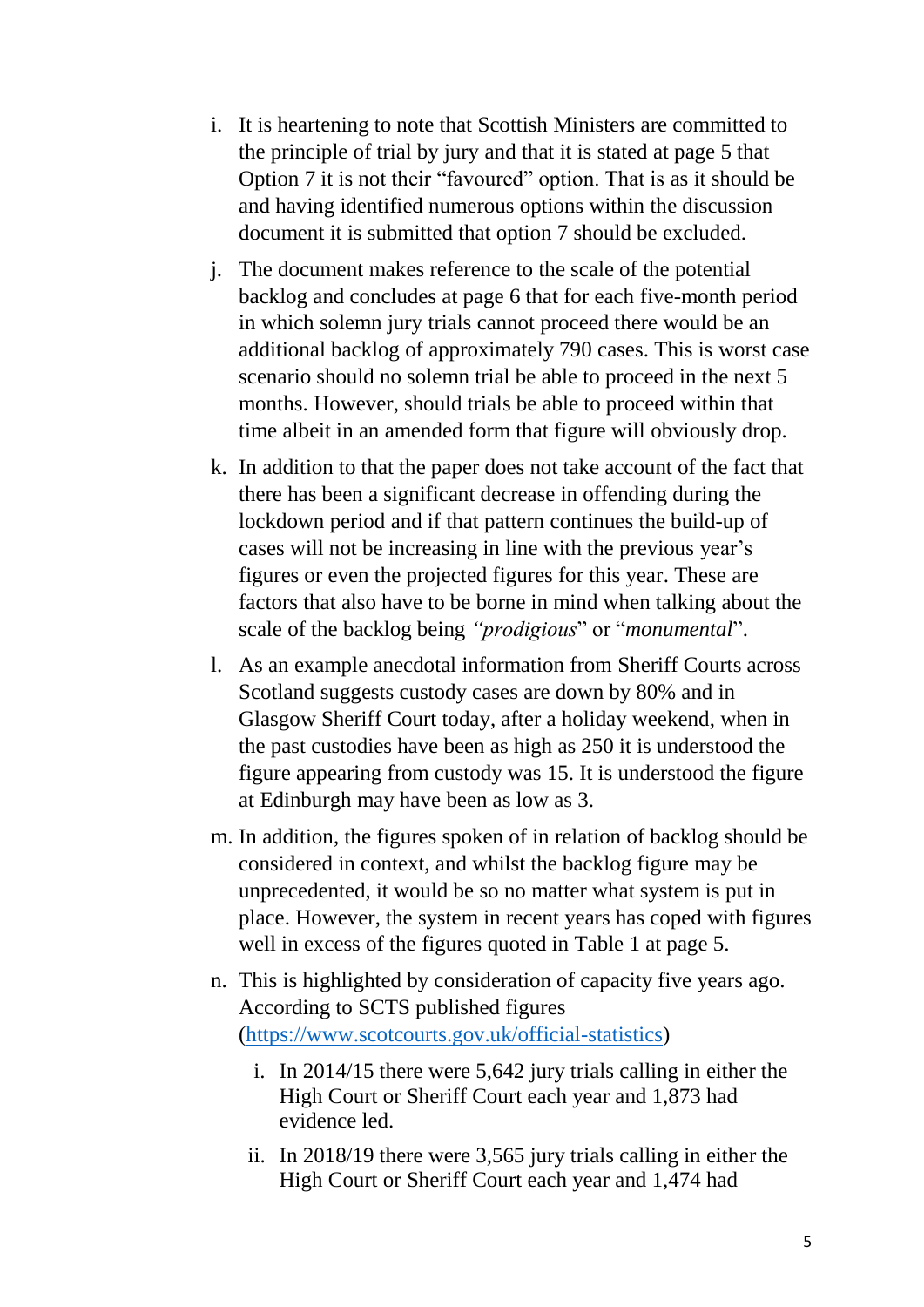evidence led. (these figures do not match those quoted in Table 1)

- iii. In addition, delays due to lack of court time have dropped from 8.1% of trials to 2.0% of trials.
- o. On these figures adding another 400 additional trials a year would take the system back to where it was in 2014/15, and that is excluding any trials that were able to proceed within the 5 month period and the fact that offending, including serious offending, is likely to be reduced substantially within that 5 month period particularly when one considers that public houses etc., remain closed.
- p. It is important therefore that the figures referred to are considered in context and although they are significant they are not insurmountable for the reasons stated.
- q. The Discussion Document at page 8 sets out the practical requirements for jury trials, and the range of practical considerations that need to be addressed when exploring arrangements for alternatives. It is accepted that during the present crisis these considerations will require to altered and even relaxed in order to adapt to the situation and in order to preserve the right to jury trial in some form.
- r. These changes could include checking on the availability of prospective jurors before putting them forward for balloting and although this would involve some filtering of availability at an earlier stage it would still ensure the diversity in age, occupation and life experience of the potential jurors.
- s. Once this has been achieved juries could be balloted remotely and jurors could then be advised that they have been chosen and that they should then attend court. This would avoid the problem at present of jurors having to travel to court unnecessarily and waiting together before a jury is empanelled.
- t. The point being that none of the practical requirements highlighted in the document are obstacles that cannot be addressed and overcome.

## **4. PART 2 – OPTIONS FOR ADDRESSING DELAYS IN SOLEMN TRIALS IN THE CONTEXT OF COVID-19 HEALTH ADVICE**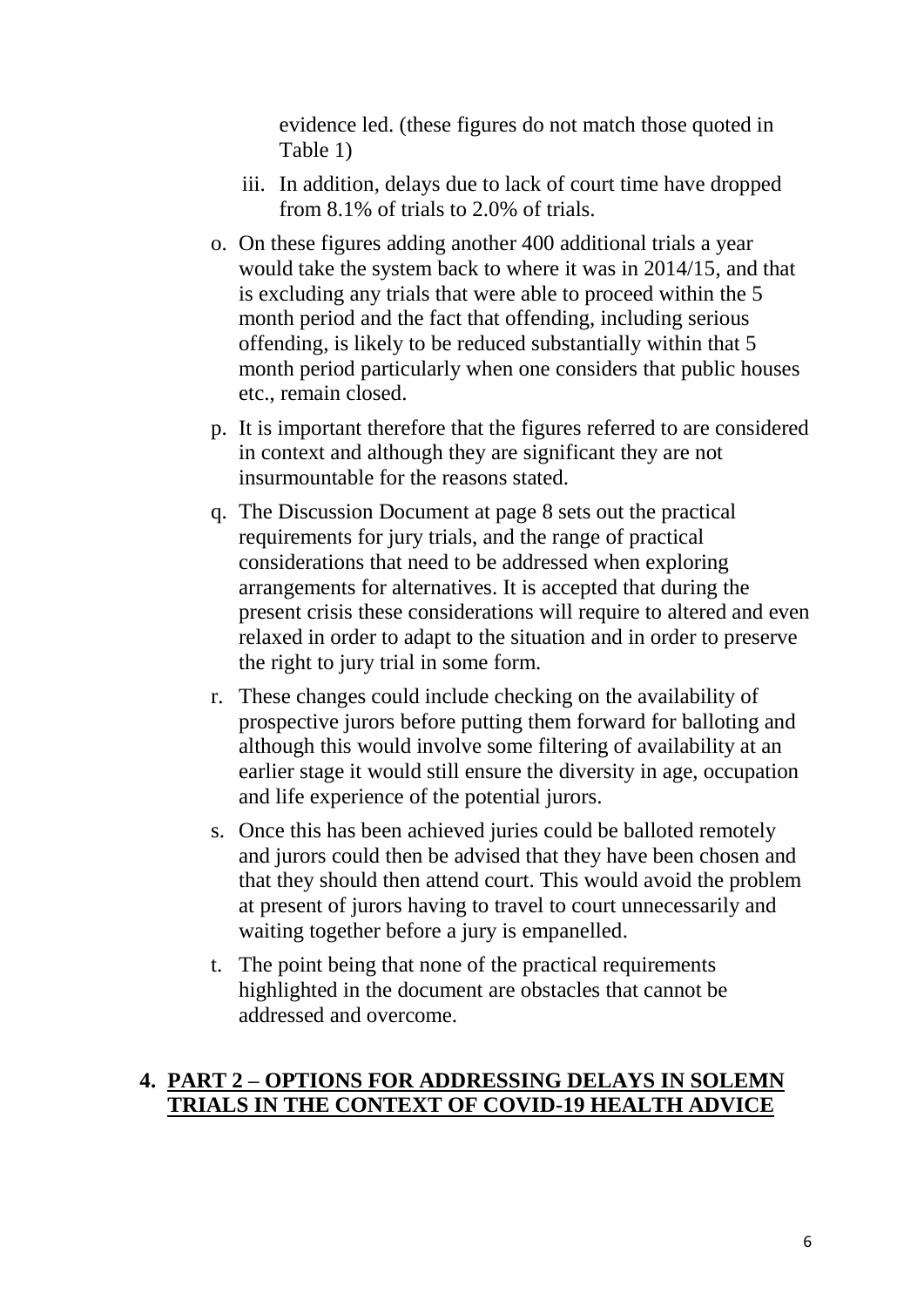- a. Before addressing the options in turn, the SCBA recognise that there are implications for delay not only for an accused but also for witnesses, bereaved relatives, complainers, and particularly complainers in cases where sexual offences are alleged.
- b. One way of addressing these issues with a view to alleviating unnecessary distress would be to make use of the time the courts are unable to sit by identifying those cases that it would be both desirable and appropriate to prioritise either because they were custody cases or because of the nature of them.
- c. It is recognised that whatever option is chosen the solemn courts will not be operating at full capacity and therefore use could also be made of capturing the evidence of witnesses in cases by way of commission for example.
- d. There are many cases where the urgency is considerably less such as Misuse of Drugs Act offences or fraud cases. An exercise could be undertaken to evaluate and identify those cases that are a priority, that are ready to proceed to trial and could be easily accommodated within whichever option is finally chosen, thereby enabling the courts to proceed with cases that were most easily suited to that option.
- e. Consideration could also be given to the size of cases and it may be that larger cases would just have to wait until the aftermath of the crisis and be dealt with within the accumulated backlog.
- f. Prioritisation would not only allow the most urgent cases to proceed sooner but would help alleviate the pressure of a large backlog of urgent cases.
- g. This is why we stated at the start of this response, that we see a multi discipline approach to addressing the problem.

#### **5. OPTION ONE: Having a smaller number of jurors**

a. Although this would be undesirable in a perfect world and in normal times, we are not living in either. The SCBA therefore recognise that this is a workable alternative and certainly a preferable option to Option 7. There are also a number of factors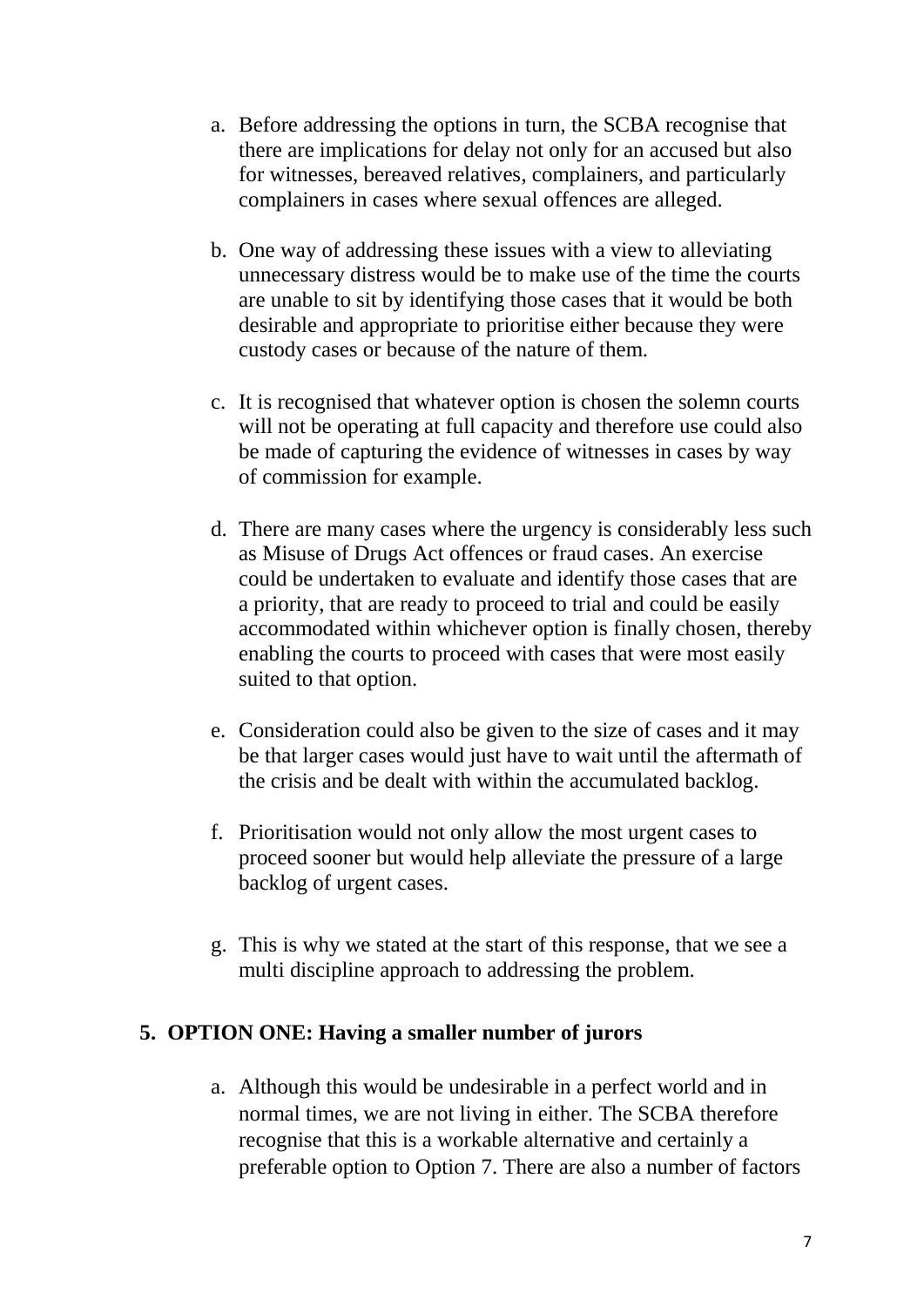present in this option which also apply to Option 3 an option that the SCBA also see as viable and preferable to Option 7.

- b. The positive points raised in the Discussion Document are endorsed. However, it also raises a number of issues that is says this solution does not address. The first is the fact that it would still involve sufficient numbers attending court for empanelling.
- c. We would refer to our earlier comments about the possibility of remote empanelling which would address this problem.
- d. Nor has consideration has been given to the of selecting of jurors remotely before the day of the hearing and thus only requiring the number required plus perhaps a handful of first substitutes to attend the building where the jury will sit.
- e. We also note the comment about jurors travelling to court and if any became unwell the jury requiring to be discharged. These issues also arise to some degree with Option 7 as the other participants require to travel to court and if they became unwell then the trial would also be required to be discharged.
- f. However, although a reduced jury of seven sat during the war that does not mean that it would have to be seven now. The jury could start from any size and provision could be made to allow it to drop as low as seven before the trial required to be deserted. In addition, because of the fact that the courts will for all intents and purposes be closed to the public during this period, social distancing and PPE could be employed thereby reducing the risk.
- g. The practicalities of this will be addressed fully in Option 3 but applies equally to Option 1.
- h. We note the comments re Lord Bonomy's observations and appropriate size etc , but Option 7 seeks in effect to reduce the jury size to one. Even a reduced traditional jury must be preferable to that.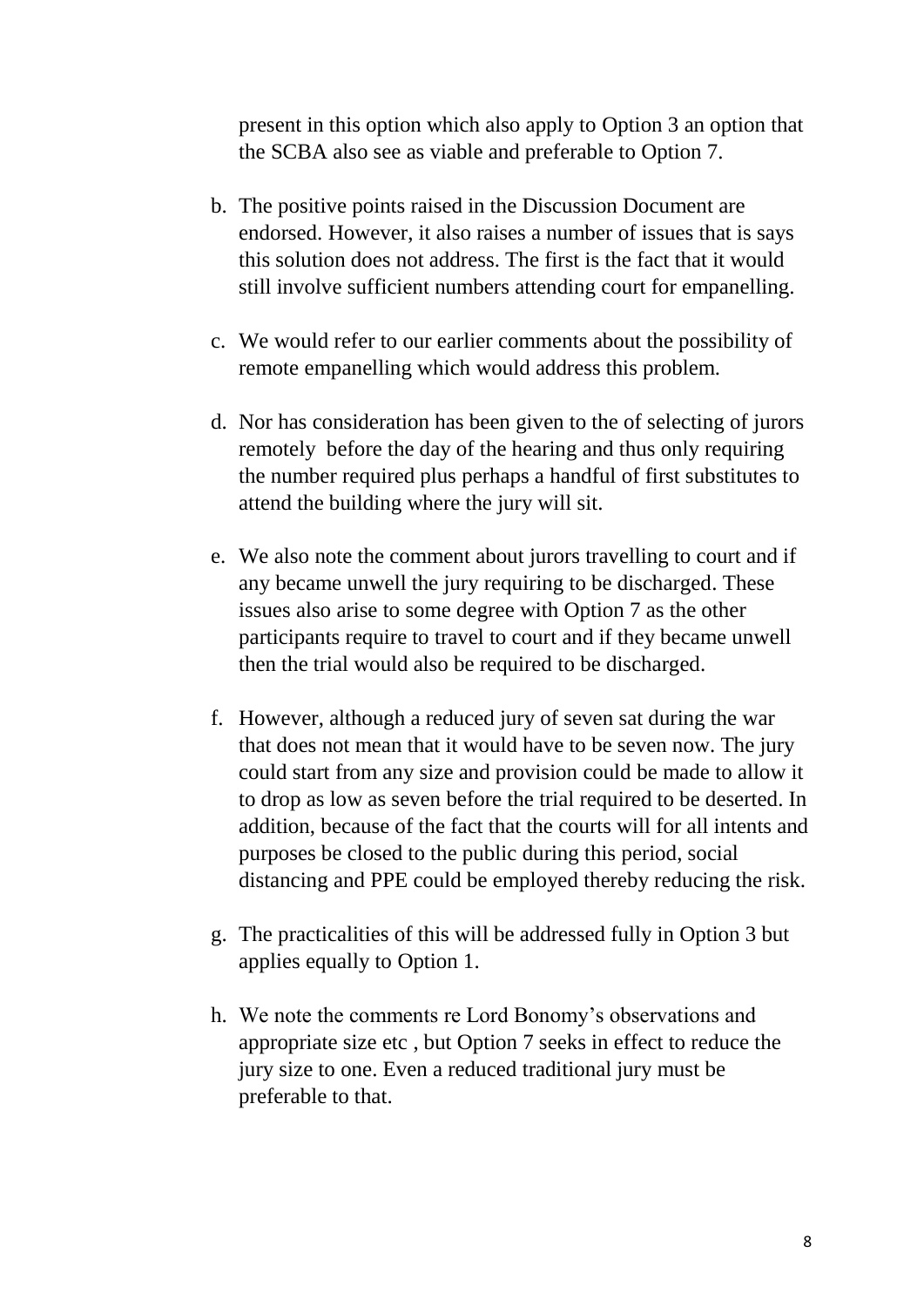## **6. OPTION TWO: Holding jury trials in larger non-court locations to facilitate social distancing**

- a. The view of the SCBA is that this Option is not only impractical and expensive, but it is also unnecessary.
- b. We refer to our answer at Option 3 below but in short this is unnecessary because there are courts that are already large enough to accommodate social distancing and therefore it would be totally unnecessary to utilise alternative premises with all the problems that entails,

## **7. OPTION THREE: Retain current court facilities but enable social distancing during jury trials**

- a. The SCBA regard this Option as workable. Furthermore, we disagree with the provisional view stated that this option would not allow jury trials to commence during the lockdown period.
- b. The other advantage to this Option is that it is the one Option that has already been tried out in the High Court during the lockdown period albeit in limited form, enabling at least one trial to conclude.
- c. Turning to the perceived problems outlined in the document the first is in relation to the matter already addressed that of empanelling the jury. Once again, we see no difficulty with empanelling being undertaken remotely, it has already been done in Glasgow on a number of occasions albeit when the jurors were in the building, but the principle is the same.
- d. We hesitate to suggest that deliberate obstacles are being put in the way of this option but even if there were members of the press wishing to attend a trial, the courts we have in mind for the running of these trials could easily accommodate members of the press. They could even watch proceedings remotely from another room in the building if necessary. The infrastructure to allow that we understand already exists.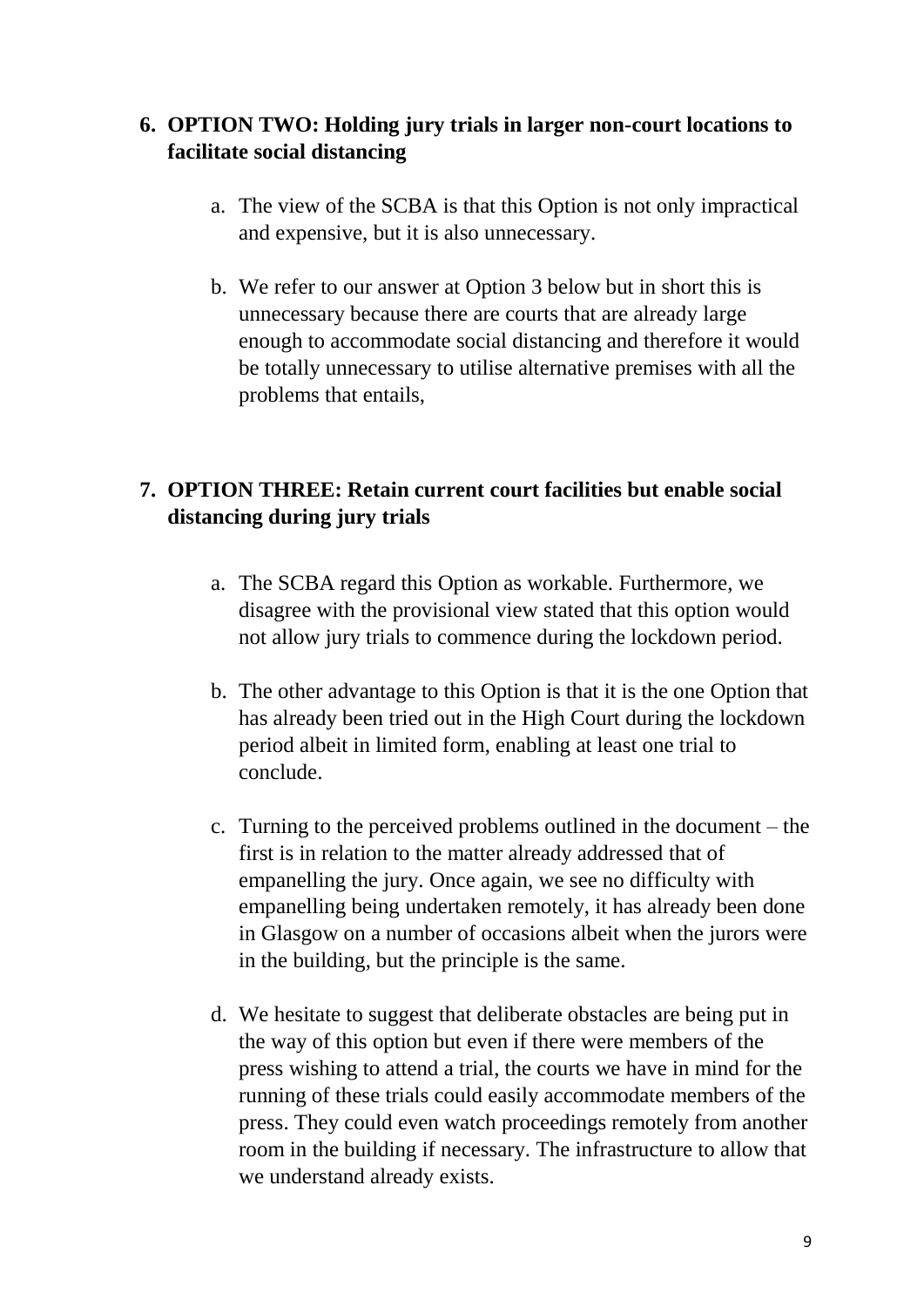- e. We do not suggest that this option would be available in every solemn courtroom but it could easily be utilised in a sufficient number of courts to be effective. At present there are 8 trial courts in Saltmarket they do not all necessarily run at the same time.
- f. Six of these courts are large and could easily accommodate social distancing for the jury. This could be done by the jury sitting in the public benches safely applying social distancing. PPE such as masks, gloves and sanitising products would help.
- g. Some at least of this already occurred in the High Court at Glasgow in the trial referred to where it was completed with the jury sitting in the public benches.
- h. The issue of jury deliberations mentioned in the document is also easily addressed as it was with that trial. Given the court building will not be fully utilised the jury deliberations could be accommodated, as it was, in the unempanelled jurors waiting room which accommodates a large number of people. Other unused courts could also be used.
- i. This Option is even more practical if worked in conjunction with Option 1 reduced jury size.
- j. The SCBA do not see the audibility issues as being an unsurmountable problem and are somewhat surprised that this is a problem given that the whole idea of the public gallery is for everyone to be able to follow proceedings.

## **8. OPTION FOUR: Having jurors in remote locations video-linked to court**

a. The SCBA note all the challenges to this Option and although it would not be the SCBA's favoured option we are aware that this is an option that is being considered in England and that trials are being conducted in order to establish its feasibility. The SCBA further understands that initial tests have been promising.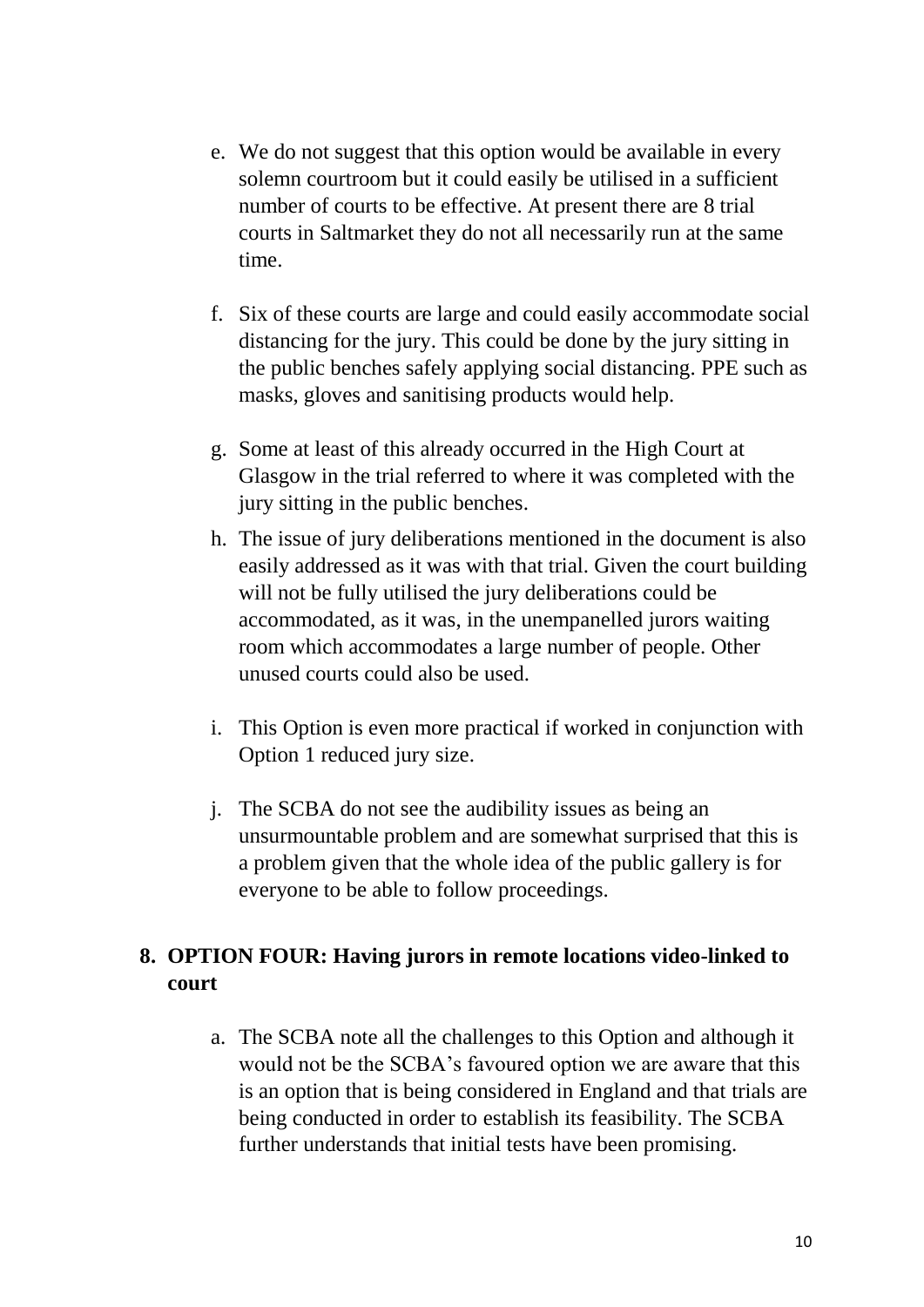#### **9. OPTION FIVE: Test jurors / other court attendees for COVID-19**

a. The SCBA recognise the impracticability of this option at present but note it has not been entirely ruled out.

## **10. OPTION SIX: Deal with the backlog with faster progress of jury trials at the end of the current health restrictions**

- a. The SCBA regards option 6 as part of the second phase of dealing with the problem. We would submit that Option 6 utilised after and /or along with Options 1 or 3 could effectively mitigate the length of the backlog.
- b. We note that the projected figure of 1600 backlog cases is repeated in this section, but again for the reasons stated earlier, this is a worst case scenario which requires to be seen in context.
- c. In addition, and with all due respect to the writer of the document the perceived reintroduction of short term "*inefficiencies"* would seem but a small price to pay in order to address the far bigger problem of the 1600 case backlog referred to.
- d. We also note the comments about taking up space in Sheriff Courts, however this was done regularly up until a few years ago and although undesirable, it may be that it is nonetheless a shortterm solution to the potential backlog. If the back log is really going to be 1600 will there be any other option?
- e. At present there are four courts in Lawnmarket, eight in Glasgow plus Livingston and Aberdeen and the High Court also has the use of additional courts in Edinburgh and Glasgow Sheriff Court. Surely it would be possible to utilise a few others from Inverness, Paisley, Stirling, Perth Kilmarnock Dundee, Forfar, Dumfries, Dumbarton, and Greenock all courts which until recently the High Court visited. The radical options of longer court hours and sitting more days per week are also worth considering as part of an overall temporary recovery package.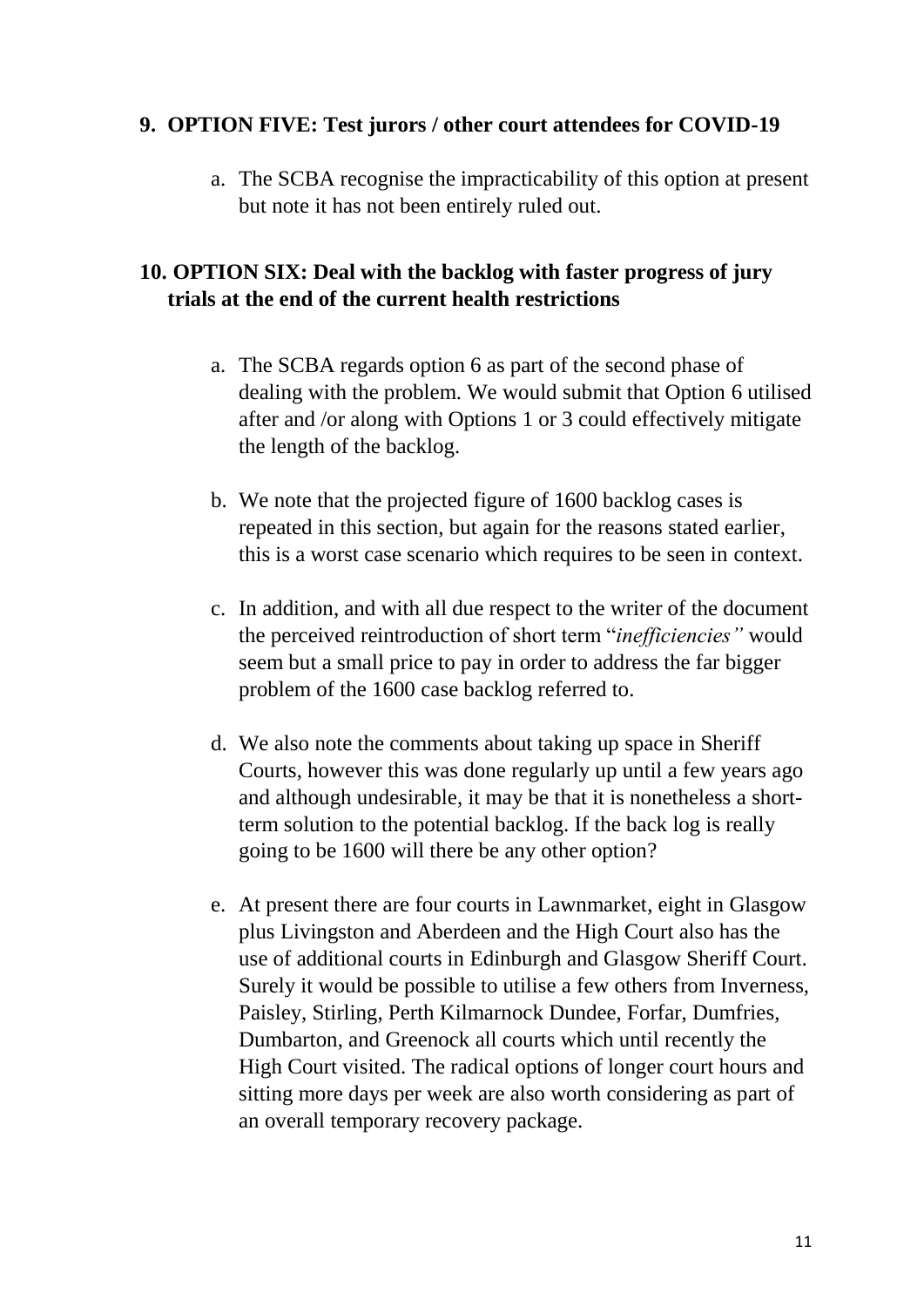f. The extra judicial officers required could come from retired judges or sheriffs, and the appointment of temporary High Court Judges not necessarily from the shrieval bench in order to avoid pressure there. To assist in the sheriff court part time sheriffs could be more widely utilised.

#### **11.OPTION SEVEN: Judge only solemn trials**

- a. The SCBA continue to oppose this proposal vehemently for the reasons set out in their response to the Coronavirus Bill. The proposal was flawed then, and apart from a more widely rooted opposition nothing has changed.
- b. All the comments in relation to our judges are true. This response is not an attack on their integrity, rather it is a defence to an attack on the integrity of our criminal justice system and the most important component of it, trial by jury. The SCBA do not regard the comparison with summary trials as relevant; it is one thing being placed on a Community Pay Back Order as a result of summary justice it is quite another being convicted of murder and receiving a life sentence. The SCBA would reiterate its comments in its original response regarding the diverse make up of a jury of one's peers in comparison to the contrasting position of a High Court Judge. All the comments about faster progress of cases is noted, however convenience and speed should not trump justice.
- c. The government reiterate the objection by the SCBA and the Law Society that any changes, however temporary, should not erode an important principle of our legal system or undermine the right to trial by a jury of their peers for the most serious charges. It is to their credit that they have stated at the start of this paper that this is not their preferred option. Nor should it be for any democratic government, if there is one thing that history has taught us it is that it does not easily forget bad decisions.
- d. With regards to the safeguards that are discussed and in particular the fact that a judge sitting alone would have to give reasons. That may well be a safeguard but that of itself is no justification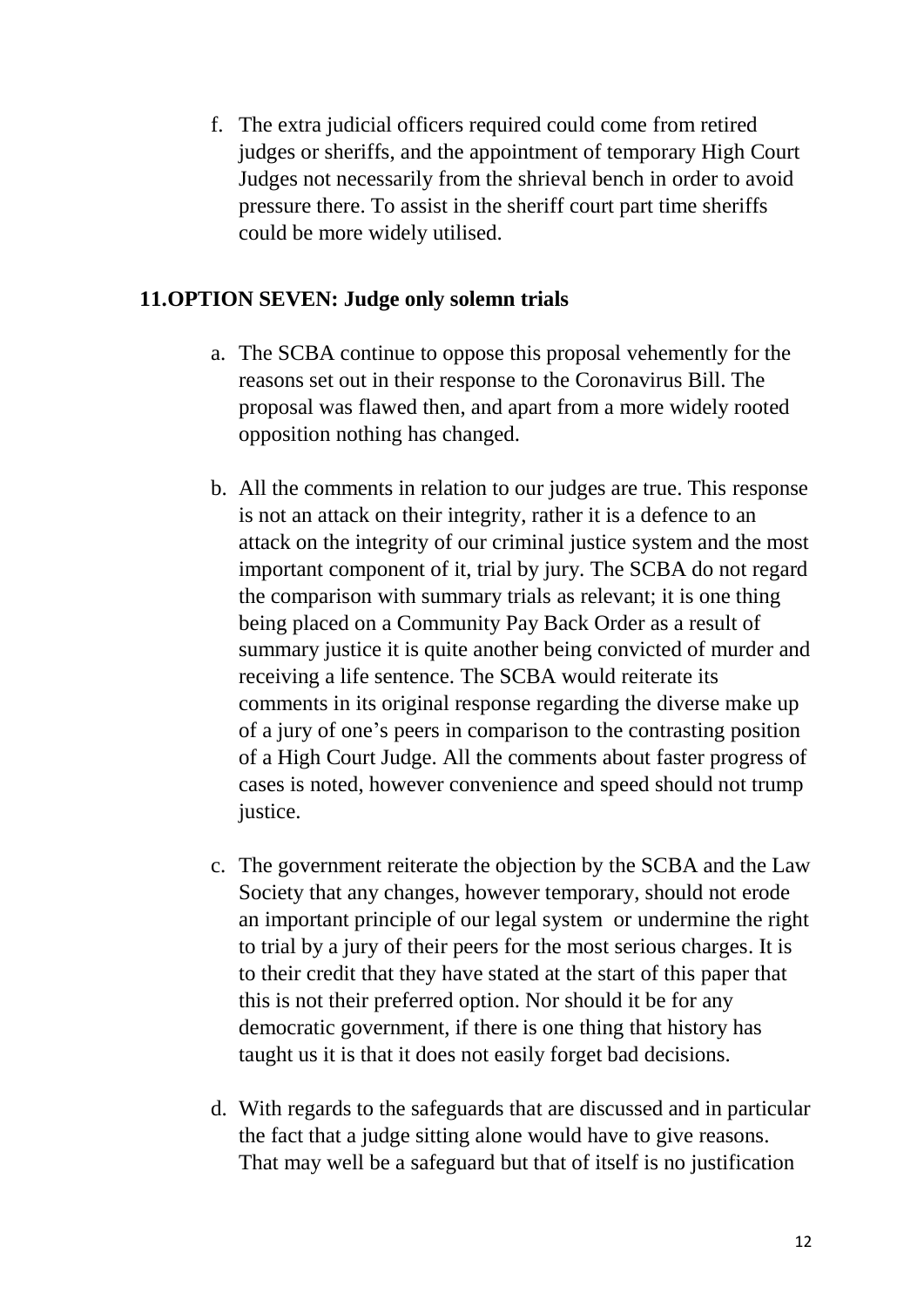for the abolition of a jury and is no substitute for the decision of a jury of one's peers.

- e. Reference is also made to Appeal Procedure, but not wholly accurately. In Northern Ireland not only do judge only trials require the giving of reasons they also involve an automatic right of appeal not only on points of law but on the factual conclusions reached and inferences drawn by the trial judge. These remain features of trials without a jury in section 5(6) and (7) of the Justice and Security (Northern Ireland) Act 2007 and would appear to be part of the reason that the Diplock System (as it remains) is compatible with the Convention. In continental systems the appeal amounts in many jurisdictions to an effective retrial.
- f. The only ground of appeal in Scotland is that there has been a miscarriage of justice. The High Court of Justiciary Appeal Court in Scotland focuses almost entirely on question so of law and will almost always avoid issues of the facts. The appellant in Scotland must overcome the hurdles of the sifting process before even getting to the doors of the Appeal Court and that is entirely different to the appeal process from a "Diplock" Court. It follows that if we are to follow the Diplock or continental system then we must have that wider right of appeal without the need for the permission of the appeal court.
- g. If there is an abandonment of jury trials, however temporary, it will be to Scotland's international criminal shame.

## **12.OPTION EIGHT: Adjust the sentencing power of Sheriff Courts (summary and solemn)**

a. For the cases this applied to, it would be the same as abolishing jury trials, but without the safeguards. In summary trials there is no audio recording of the evidence. The whole trial relies on the Sheriff's handwritten notes and this is a particularly big burden for Sheriffs when an appeal is marked. This would also increase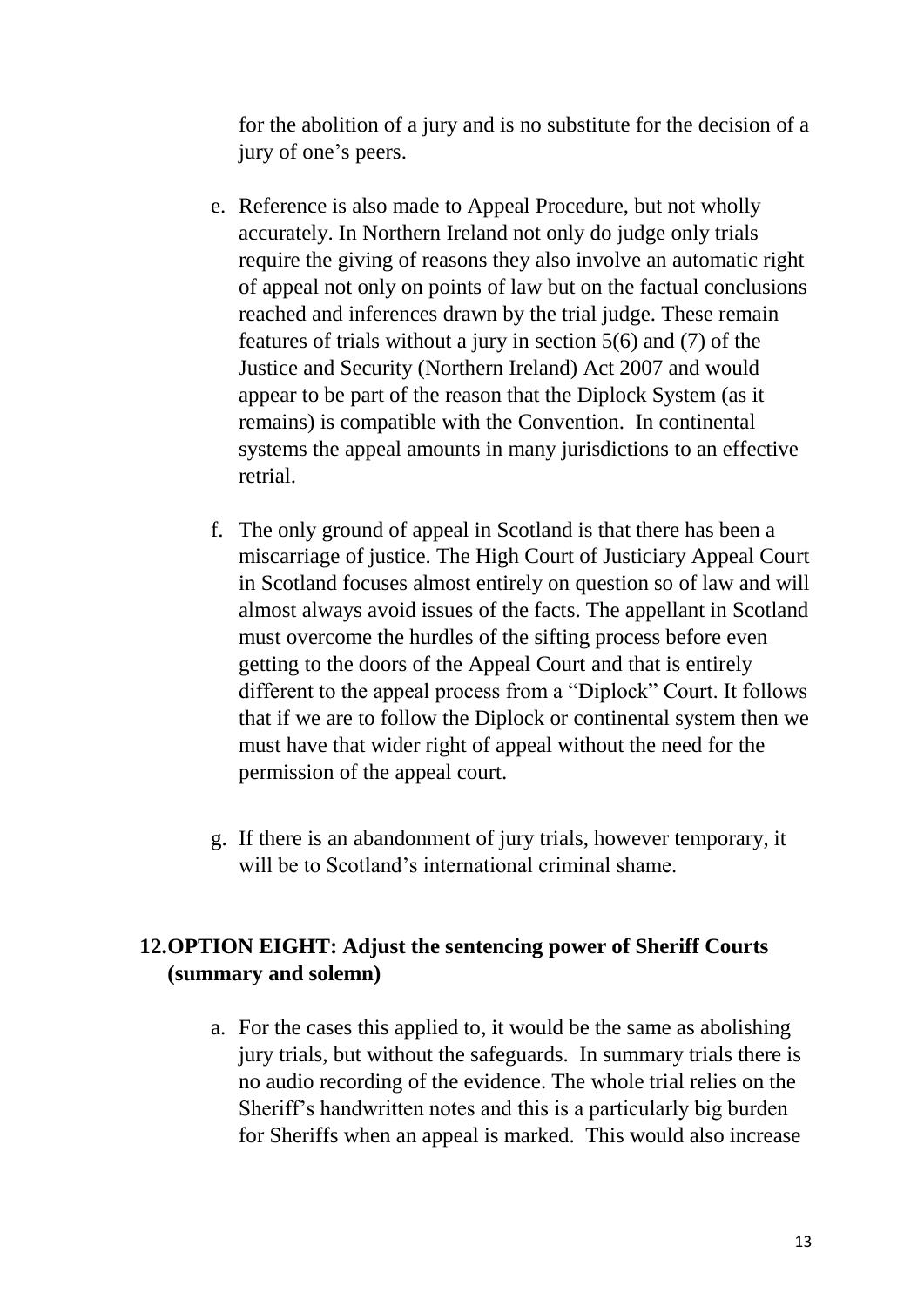the sentences imposed in cases that would otherwise have been summary and would increase prisoner numbers.

#### **13. OPTION NINE: Retain the status quo**

- a. The SCBA does not regard this as desirable given the options and combination of measures which it considers workable. This is particularly so given the fact that there are others which haven't yet been discussed such as increasing the level of discount available on a plea on a temporary basis. Any increase could be justified given that the utilitarian value of a plea in the present crisis would undoubtedly be increased.
- b. In addition, consideration could be given to reinstating the release of long term prisoners after two thirds of their sentence has been served. This would reduce prison numbers and pressure.

## **CONCLUSIONS & QUESTIONS**

*Taking each in turn*

- What are the implications for justice and confidence in the rule of law if the most serious criminal cases are not able to progress? *This applies to everything in our lives at present. Why should the criminal justice system remain unaffected? That being said the SCBA do not see this as a problem as we are of the view that there are Options available that would and should allow criminal cases to progress.*
- What are the implications for victims, witnesses and accused, in particular those held in prison on remand, when they have no certainty when their case might progress? *We need to have a clear plan to catch up with a backlog by taking the capacity of the system back to what it had pre 2014. That is how people will know the backlog can be cleared.*
- Is it possible to ask members of the public to take on the civic duty of jury duty without exposing them, or their family members to some level of health risk?

*The same could be said of many essential workers. Furthermore, this*